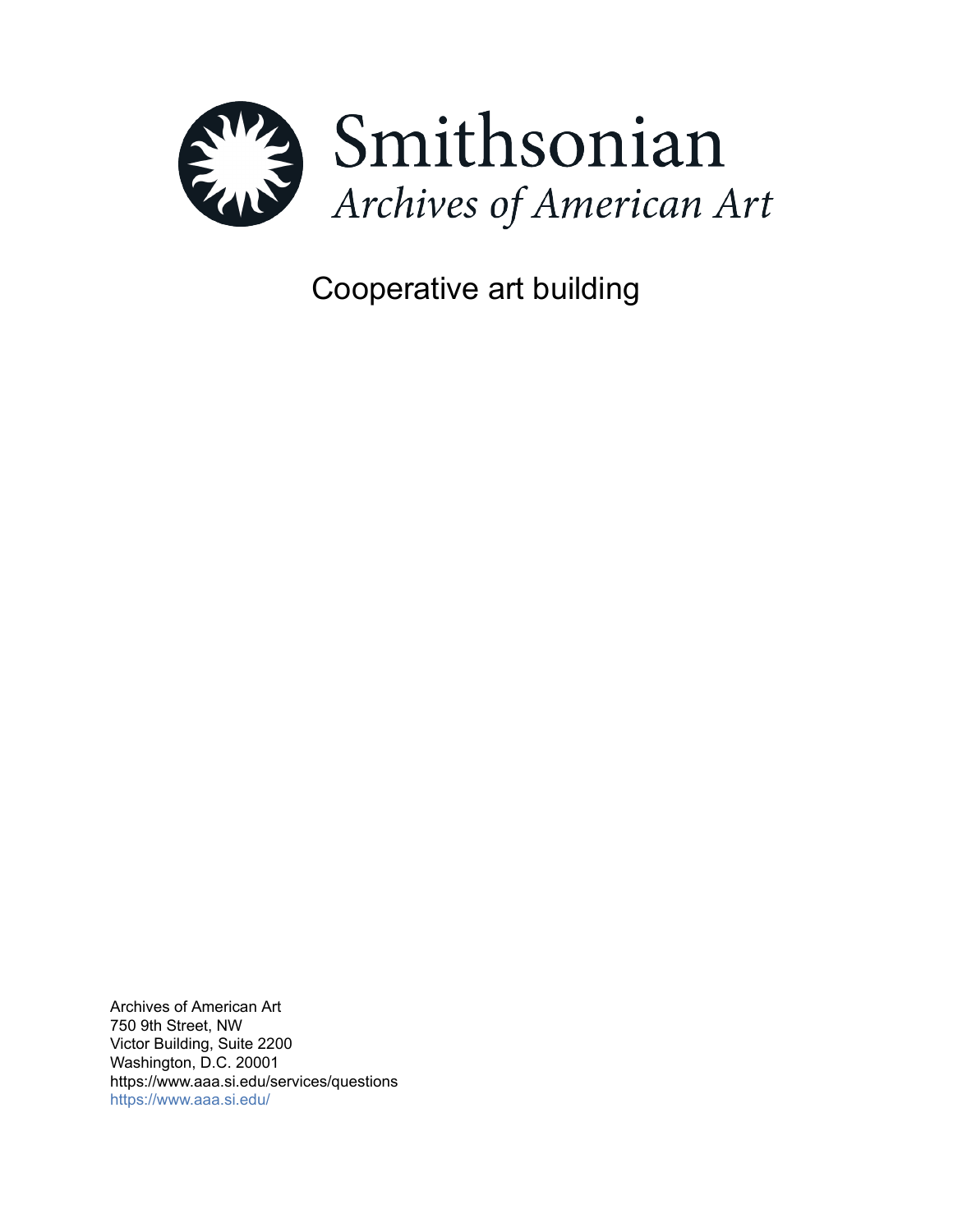# **Table of Contents**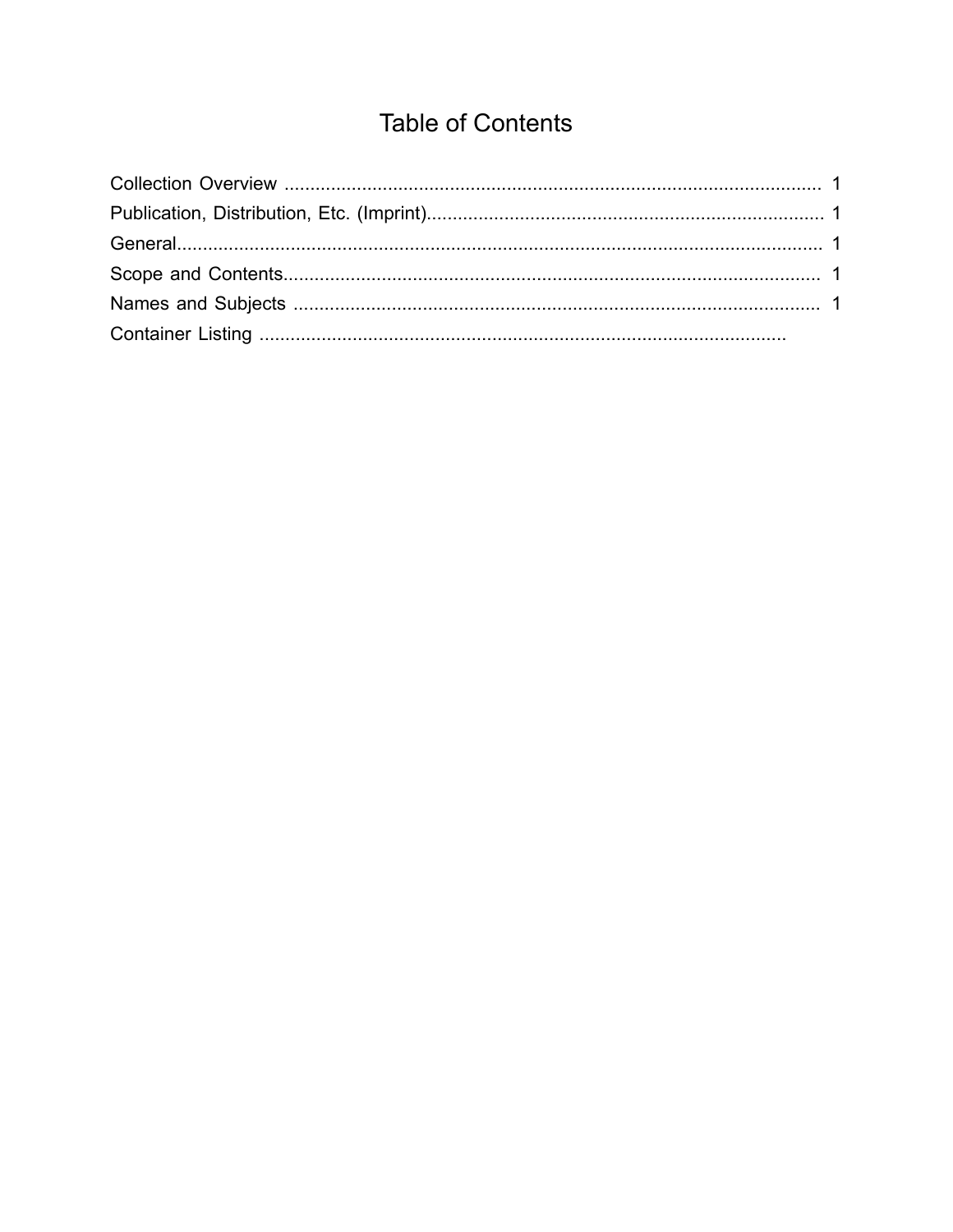# <span id="page-2-0"></span>**Collection Overview**

| <b>Repository:</b> | Archives of American Art           |
|--------------------|------------------------------------|
| Title:             | Cooperative art building           |
| Date:              | [ca. 1920]                         |
| Identifier:        | AAA.ameringr                       |
| Creator:           | American Institute of Graphic Arts |
| Extent:            | 10 Pages (22 cm.)                  |
| Language:          | English.                           |

#### **Administrative Information**

#### **Restrictions**

Use of original papers requires an appointment and is limited to the Archives' Washington, D.C., Research Center. Contact Reference Services for more information.

## <span id="page-2-3"></span>**Scope and Contents**

A brochure describing the plan to build a headquarters for New York City's many disparate art organizations. The cooperating organizations are listed: American Institute of Graphic Arts; Art Alliance of America; Louis C. Tiffany Foundation; National Society of Craftsmen; Pictorial Photographers of America; Society of Illustrators; and Society of Jewelry Designers.

## <span id="page-2-1"></span>Publication, Distribution, Etc. (Imprint)

New York, [ca. 1920]

#### <span id="page-2-2"></span>**General**

Final page lists executive committee: Mrs. Ripley Hitchcock, David P. Hughes, and Heyworth Campbell.

## <span id="page-2-4"></span>Names and Subject Terms

This collection is indexed in the online catalog of the Smithsonian Institution under the following terms:

Names:

American Institute of Graphic Arts Art Alliance of America Louis Comfort Tiffany Foundation